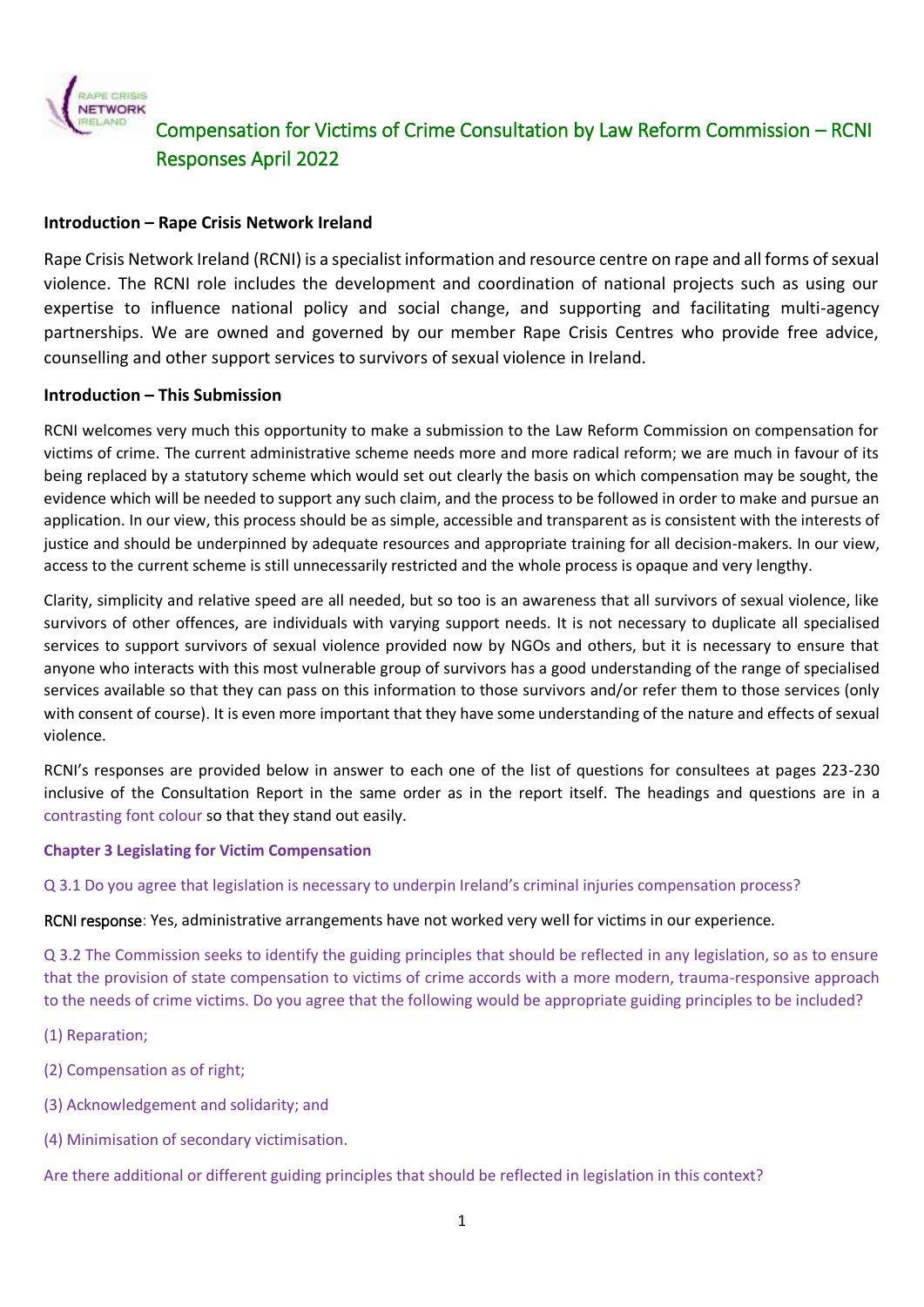

**RCNI Response:** RCNI agrees with all principles listed and would add the following:

(5) Ready access to a fair, simple, easy to understand, reasonably swift and efficient compensation claim process for victims;

(6) Equal access to the compensation scheme for all through the use of all appropriate additional measures and procedures to ensure that any victim who is a child or who is otherwise especially vulnerable because of a disability of any kind or for some other reason, receives specialist and appropriate assistance to make and sustain a claim;

(7) Transparency and consistency in applying appropriate criteria in decision-making by officials whether civil servants or independent quasi-judicial tribunal members.

We would also add to (4) above: Minimisation of secondary victimisation through a specialised, trauma-informed approach.

Q 3.3 The Commission considers that a steady and consistent funding model is essential to the effective and efficient functioning of any victim compensation scheme. The Commission seeks consultees' views as to whether some of that funding should come from court fines and the confiscated proceeds of crime and/or sources other than the Exchequer.

**RCNI Response:** RCNI agrees that a steady and consistent funding model is essential for any victim compensation scheme. It seems to us right in principle that the scheme should be funded at least in part by court fines and/or confiscated proceeds of crime. However, it would not be wise or fair to limit the size of the available fund in any given year to the funds available in that period from these sources alone. First, the available funds may not be enough to compensate all victims who are assessed as meriting an award of compensation from the scheme in a given year/other period, and second, making the compensation scheme overly dependent on available funds from court fines and/or confiscated proceeds of crime might have the unintended consequence of discouraging judges from making compensation orders against the offender under Section 6 Criminal Justice Act 1993<sup>1</sup>.

Q 3.4 The Commission seeks consultees' views on the following:

(1) Whether the Scheme (including any amended Scheme) should continue to be administered by the Department of Justice; or

(2) Whether the Scheme should be administered by a body such as the Personal Injuries Assessment Board or the State Claims Agency); or

(3) Whether a new specialist criminal injuries compensation body is desirable.

**RCNI Response:** While we incline towards the view that a new specialist body would be desirable, this will take time and resources to set up. The precise structure of any new compensation procedure founded on statute matters less than making sure that that structure is staffed by a skilled team who are well-trained, well-supported, well-led and dedicated to providing a compensation scheme which operates to high standards and as far as possible, in the best interests of victims.

Q 3.5 If a new specialist body is desirable, what should its functions be?

**RCNI Response:** 

 $\overline{a}$  $1$  Accessible online via this web-link[: Revised Acts \(lawreform.ie\)](http://revisedacts.lawreform.ie/eli/1993/act/6/section/6/revised/en/html)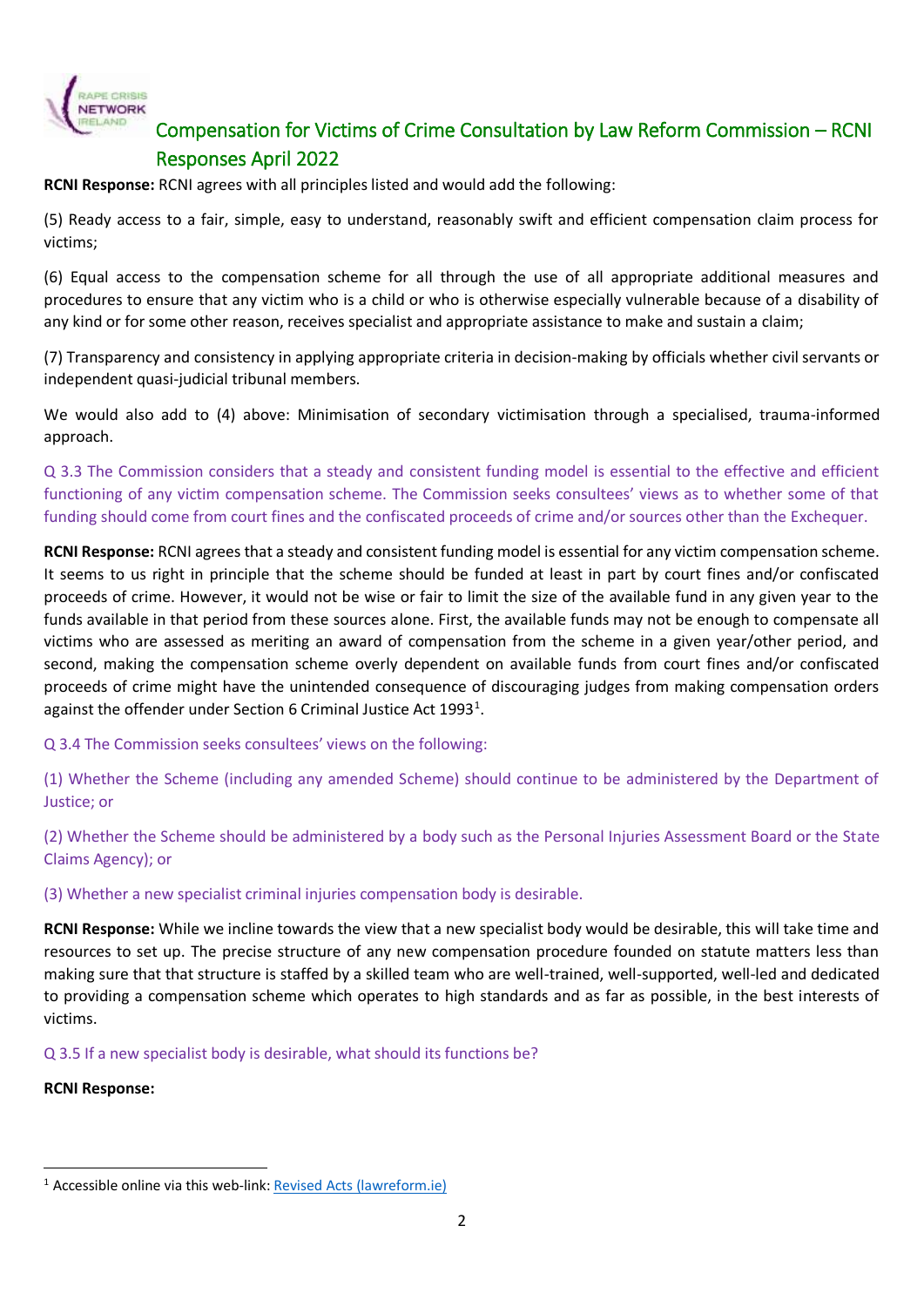

- Promotion, reception, assessment and determination of all claims for criminal compensation from victims by a dedicated, well-trained, well-supported, well-led team of administrators and independent Tribunal Members;
- Provision of specialist training on victim-related issues to all compensation scheme staff and Tribunal Members;
- The collection and management of funds from the various sources designated by statute to fund these activities
- Research and development activities, including periodic evaluations, to ensure that the scheme is adhering to the standards set both in national legislation and at EU level;
- Data collection and analysis on all compensation scheme activities;
- Any reporting necessary to EU bodies as well as to the Department of Justice (or whichever is the overseeing department designated by statute).

Q 3.6 Should it be concerned only with administering financial compensation (including adjudicating on claims for compensation), or should other measures, such as the provision of non-financial supports and services (for example counselling) and/or restorative justice measures, form part of its functions?

**RCNI Response:** It should be concerned principally with administering financial compensation (including adjudicating on those claims), but should also ensure as part of its relationship with victims that it provides them as early as possible with information and where so requested, with referrals, to victim support agencies, including where appropriate, any specialist support agencies and others including State agencies who can assist them. It would not make sense for the scheme to duplicate or compete with existing services.

Q 3.7 If other measures should form part of its functions:

(1) What services could or should be provided?

#### **RCNI Response:** See our response to Q.3.6 above.

- (2) What professions and skills are required?
- (3) How should the body be structured?

(4) How might such a body intersect with existing state- and NGO provided victim services?

Q 3.8 In addition to administering the compensation scheme, should a specialist body function as a "one-stop-shop" for victims? Should it have responsibility for providing information and assistance to victims going through the criminal justice system?

**RCNI Response:** See our response to Q.3.6 above.

#### **Chapter 4 Awards of Compensation**

Q 4.1 Should provision be made for the awarding of damages for pain and suffering (or, in the language of the BV case, damages for "non-material loss") in all claims (not limited to fatal claims)?

**RCNI Response:** As far as offences of sexual violence is concerned, the physical injuries, as bad as they can be, are only one aspect of their devastating effects on survivors. The psychological pain and suffering are grave and long-lasting for very many survivors and have secondary negative effects, for example the destruction of intimate relationships, enforced unemployment during recovery, great difficulties with trusting anyone, not just in a future intimate relationship. For these reasons, it seems fair and equitable to us that survivors of sexual violence (and also survivors of other forms of interpersonal violence) should be able to claim compensation for pain and suffering which is psychological in nature.

Q 4.2 In what circumstances are emergency and/or interim awards desirable? How might such awards operate?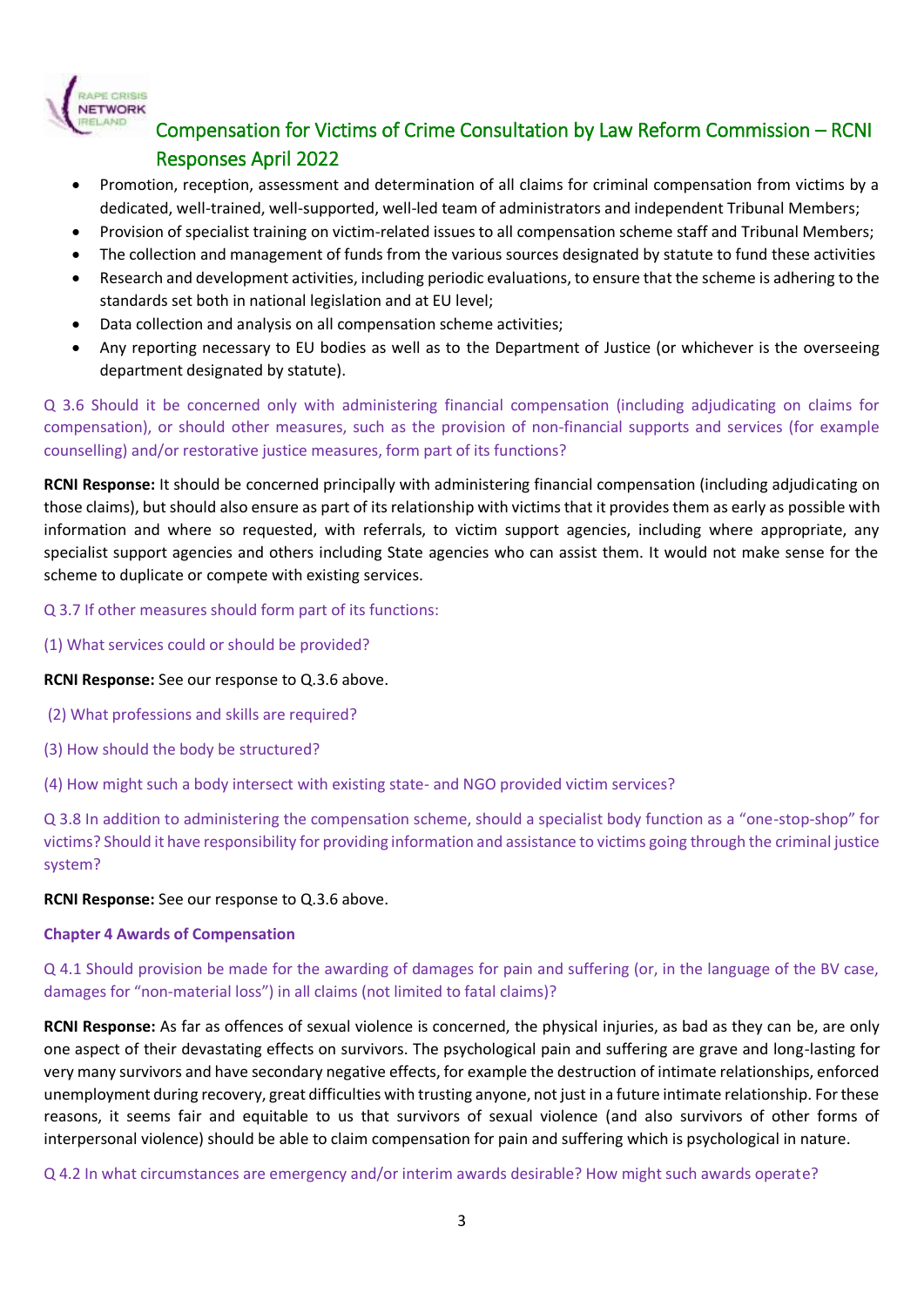

**RCNI Response:** Survivors of sexual violence need a range of supports as they recover, and their needs will change over time. If these needs become so urgent and acute that the survivor should not be asked to wait for the full determination of their victim compensation claim lest their psychological health (or financial position) decline significantly in the meantime, then an emergency and/or interim award should be considered. It should be possible to make an application simply and quickly which is considered through a fast-track process, and to the extent which is reasonable and possible in the circumstances, the survivor should support their application with evidence.

Q 4.3 Should provision be made for compensation to be paid by periodical pension or periodical payment order? If so, in what circumstances?

**RCNI Response:** In our view, these circumstances should be limited to those in which the survivor themselves has made a request for compensation to be paid in either of these ways.

Q 4.4 Do consultees consider that capped awards of compensation would provide a fairer system for a greater number of applicants, promoting consistency and transparency?

**RCNI Response:** Yes, broadly, but there must always be room for exceptions so that justice can also be done for a survivor seeking compensation in circumstances which are unusual. This would avoid any injustice in an exceptional case where the normal "cap" is inappropriate for whatever reason.

Alternatively, do capped awards have the potential to operate unfairly?

**RCNI Response:** See response to Q4.4 above**.** 

Q 4.5 Is there a case to be made for a tariff system of compensation, whether generally or (for example) in relation to any compensation payable for pain and suffering? What would be the relative advantages and disadvantages of a tariff system be?

**RCNI Response:** Yes, subject to the proviso in our answer to Q.4.4 above, as far as awards for pain and suffering are concerned. However, with regard to quantifiable losses (by which we mean what would be referred to in the civil courts as "special damages"), there should not be a "cap". If a quantified loss is incurred, it should be compensated for in full. A tariff system for compensation for pain and suffering would have the merit of promoting consistency and transparency, which are both very important to survivors, in our experience.

### **Chapter 5 Eligibility and Exclusion**

Q 5.1 The terms of the Scheme set out the categories of victim who may apply for compensation: the victim themselves, any dependant of a deceased victim, or a person who has suffered financial loss because of the victim's injuries. Are the existing categories of victim under the Scheme in this jurisdiction sufficient? Should they be further classified, or classified differently? If so, how?

**RCNI Response:** It seems to us appropriate and fair that the categories of victim who may apply for compensation should be the same as those provided for already in victims' rights legislation, **except** that it should also retain the category of person who has suffered financial loss because of the victim's injuries, and should retain the category of "dependant". The definition of "victim" in that legislation should be adopted, ie a natural person who has suffered physical, mental or emotional harm or economic loss directly caused by the offence itself, which also includes a "family member" of a victim who died as a result of the offence. We have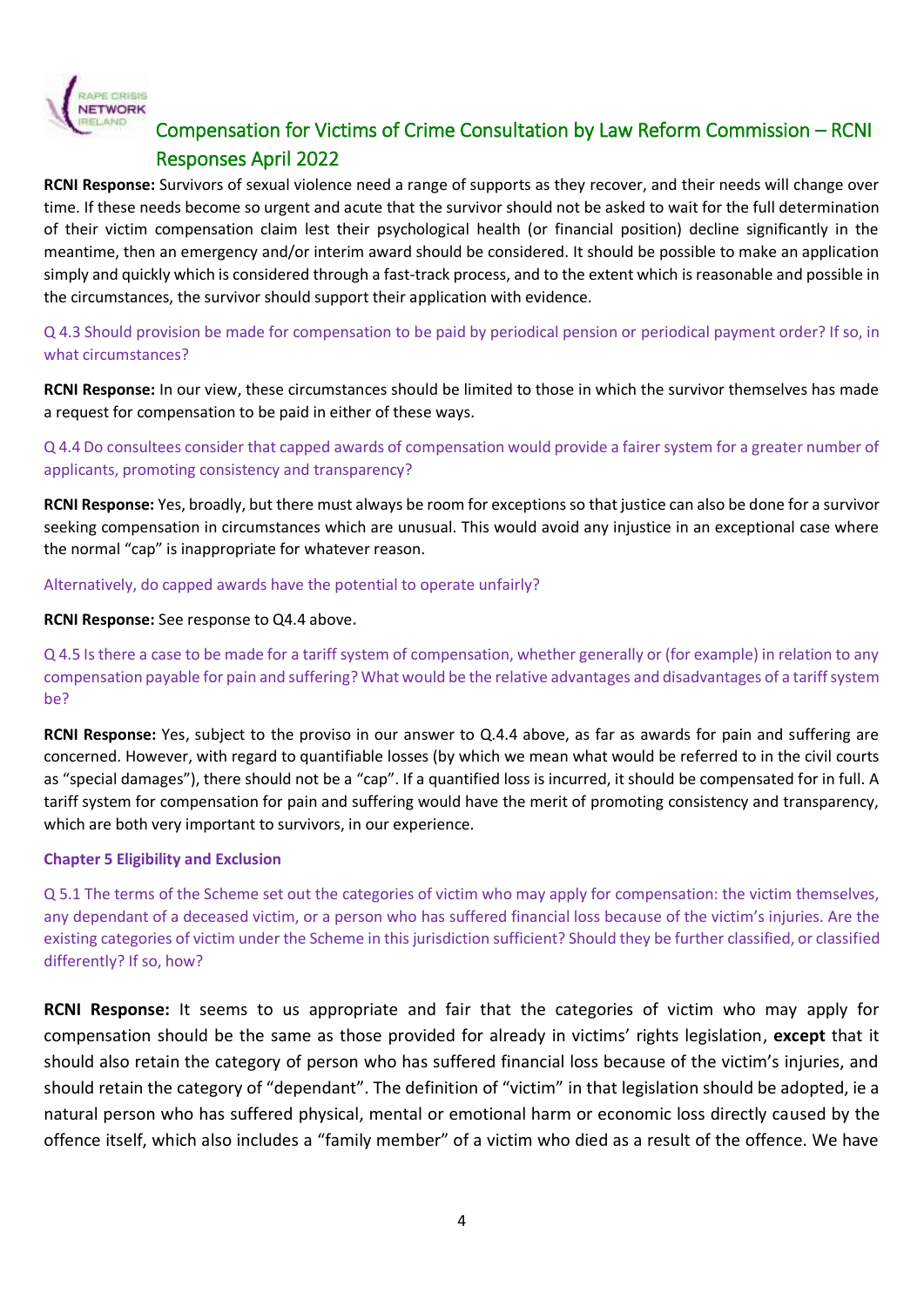

set out below the definition of "family member" in the Criminal Justice (Victims of Crime) Act 2017 at Section 2 2 for easy reference:

"family member", in relation to a victim, means—

- (a) a spouse, civil partner or cohabitant of the victim,
- (b) a child or step-child of the victim,
- (c) a parent or grandparent of the victim,
- (d) a brother, sister, half brother or half sister of the victim,
- (e) a grandchild of the victim,
- (f) an aunt, uncle, nephew or niece of the victim, and
- (g) any other person—

(i) who is or, where the victim is deceased, was dependent on the victim, or

(ii) who a court, a member of the Garda Síochána, an officer of the Ombudsman Commission, the Director of Public Prosecutions, the Irish Prison Service, a director of a children detention school or a clinical director of a designated centre, as the case may be, considers has or, where the victim is deceased, had a sufficiently close connection with the victim as to warrant his or her being treated as a family member;

Q 5.2 European Union law requires fair and appropriate compensation to be paid to victims of violent intentional crime. There is a lack of clarity in the terms of the Scheme on the entitlements of victims without physical injury to receive compensation. Do you agree that psychological injury should be expressly included within the definition of a crime of violence in a statutory reformed scheme?

**RCNI Response:** RCNI agrees in the strongest possible terms that psychological injury should be expressly included within the definition of a crime of violence in any statutory reformed scheme. We know how grave, long-lasting, far-reaching and hard to treat such injury is.

Q 5.3 The current minimum award threshold is €500. Does that minimum strike a fair balance between maximising Tribunal resources and ensuring victims are appropriately compensated?

(1) If your answer is no, can you suggest a minimum award threshold that would be fair and appropriate?

**RCNI Response:** Yes.

 $\overline{a}$ <sup>2</sup> Accessible via this web-link: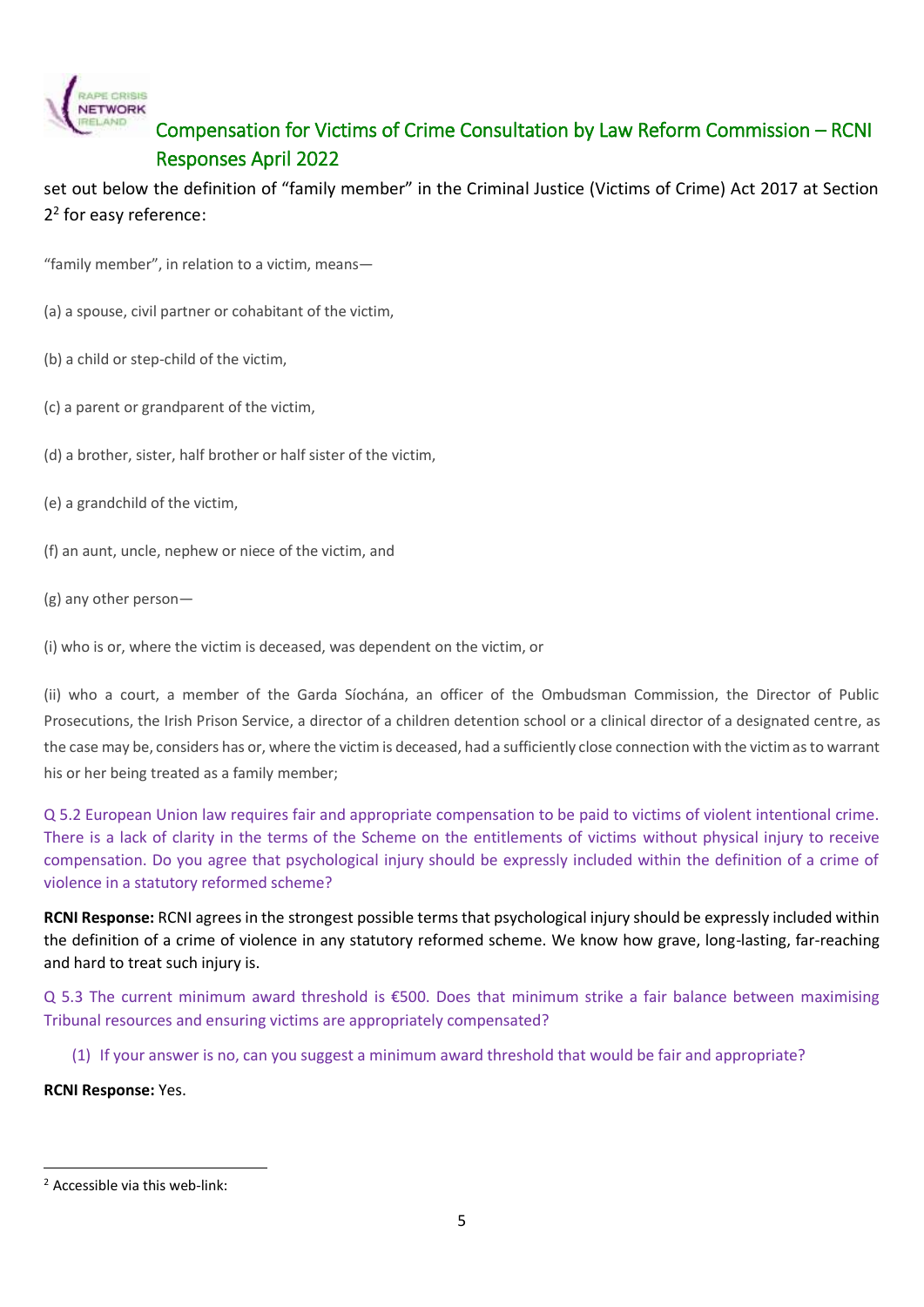

Q 5.4 A standard feature of most criminal injury compensation schemes is that the applicant/victim is required to "provide all reasonable assistance" in the compensation process and also to the police in the investigation of the offence.

(1) Is it fair and appropriate to refuse an award of compensation if an applicant has withdrawn their complaint from the Garda Síochána?

**RCNI Response**: Our response is: in the context of sexual offences, absolutely not. There are myriad good reasons why a survivor of sexual violence might withdraw a complaint from the Garda Síochána.

- Many have to do with well-founded fears of the criminal trial process itself.
- Some (thankfully fewer nowadays) have to do with challenging and sometimes, re-traumatising experiences with Garda members and other State agencies during the investigation or prosecutorial processes.
- Still others have to do with ongoing intimidation and retaliation campaigns run by and on behalf of the accused person, particularly where threats are made to vulnerable family members, and
- Others again arise from the psychological burden of prolonged exposure to the offence itself. By this last point, we mean the need for a survivor to keep the details of the offence to the forefront of her mind for a very lengthy but indeterminate period while the offence is investigated, prosecuted, goes through the courts, finally gets heard after (quite possibly) several and lengthy adjournments, and ultimately (if all goes well) results in an appropriate sentence. Not everyone has the psychological strength to do this even if they have very good personal and professional support.

Please note – this is not an exhaustive list of good reasons for withdrawal. There can be no such thing, in our view.

Q 5.5 No compensation is payable where the Tribunal is satisfied that the victim was responsible for, and contributed to, because of provocation or otherwise, the offence giving rise to their injuries, and the Tribunal may reduce the amount of an award where, in its opinion, the victim has been partially responsible for the offence.

### (1) How should reference to an applicant's contribution to their injuries be defined for the purpose of limiting eligibility?

**RCNI Response:** In the context of sexual offending, there is **no** action by the survivor which should be taken into account in limiting eligibility for compensation. Sexual offences are the entire responsibility of the offender, convicted or not. However, if an applicant were himself convicted of a sexual offence or other offence against the person and suffered a defensive injury caused to him by the victim in the course of carrying out this sexual or otherwise violent offence, we see no reason why his conduct should not reduce, if not annihilate, any entitlement he would otherwise have to compensation.

(2) Should intoxication of the victim form part of an assessment of "contribution to their injuries"?

**RCNI Response:** Absolutely not, in the context of sexual offences. No degree of intoxication detracts from the culpability of the offender. If anything, a substantial degree of intoxication of the victim - adds to it.

Q 5.6 Compensation can be refused or reduced if the Criminal Injuries Compensation Tribunal considers that the conduct of the victim, or his or her character or way of life make it inappropriate that he or she should be granted an award.  The Commission considers that this exclusion, as currently drawn, is overly broad and potentially disproportionate. The references to character and way of life are both vague and subjective. The views of consultees are sought on how to reform this limitation on eligibility:

**RCNI Response:** At least as far as sexual offences are concerned, the conduct of the victim or his or her character or way of life should never make it inappropriate for him or her to receive an award. Neither conduct nor character is relevant: a compensation award should not be a prize available only to certain categories of victims. Becoming a victim is not a choice.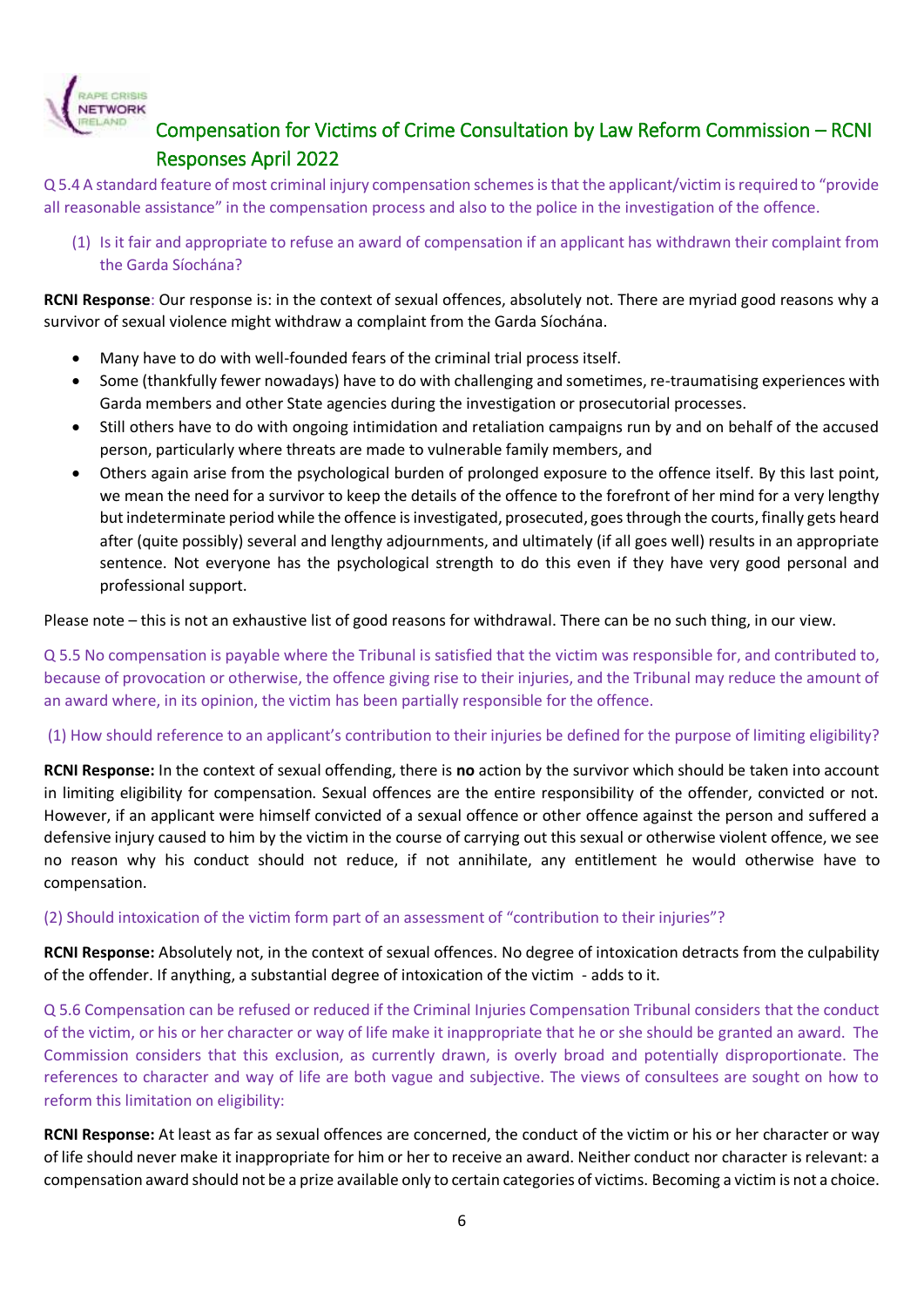

(1) What criteria should justify refusal or reduction of an award of compensation for criminal injuries? For example, should a history of criminality justify refusal or reduction, or only criminality of a particular level or seriousness?

**RCNI Response:** If the victim incurs personal injuries at the hands of another person because s/he was in the course of carrying out an attack (sexual or otherwise) against that person, that person was able to defend him or herself and in the course of so doing, caused those personal injuries – we see no compelling reason why the State should compensate him in any way for those injuries, which were in essence self-inflicted.

We repeat that we see no reason why a history of criminality should in itself limit eligibility for any victim to compensation, apart from the circumstances outlined in the previous paragraph.

(2) Should a similar limitation be retained but restricted to conduct that is causally linked to the injuries inflicted?

**RCNI Response:** Please see our response to Q.5.6 (1) above.

(3) Should the decision-maker retain discretion to consider an applicant's personal conduct or circumstances in relation to the injuries inflicted but be required to conduct a proportionality assessment in the exercise of this discretion?

**RCNI Response:** In the context of sexual offences at least, absolutely not. The applicant's personal conduct or circumstances are not relevant to the issue of compensation for injuries caused by an offence.

#### **Chapter 6 Procedural Issues**

Q 6.1 The Commission is committed to assessing the processes of the Tribunal with a view to ensuring not only that they are efficient and fair, but also that they do not re-traumatise victims. The Commission seeks the views of consultees on all aspects of the application process: its format, whether it is generally easy or difficult to complete, and aspects which are not clear or could be improved.

- (1) What information is necessary to complete an application for compensation?
- (2) How can administrative burdens be reduced?

#### **RCNI Response:**

(1): The difficulty with completing these applications is that it is difficult to work out the level of detail required on each point and/or also to work out what exactly must be supplied by way of proof. Are soft copies enough? Are photocopies sufficient if they are certified copies/are not? If one exists, should the victim append a copy of her Garda statement to the form? What happens if original documentation (of any kind) is unavailable? Are soft copies enough as proof of injury or expense in some circumstances? The answers to these and other questions are hard to discern.

(2): It needs to be clear what will, and will not be sufficient to satisfy the person assessing the application that enough evidence on a particular point has been provided. More guidance is needed on this. Also, there needs to be an effective phone or email support process which is resourced to provide a response to the survivor within a reasonable time. The language also needs work: some of it is hard to understand for anyone who is not used to reading legal documents.

#### Q 6.2 Would an online application process reduce administrative obstacles and make the scheme more accessible?

**RCNI Response:** It would certainly make it more accessible for most survivors, as most are computer-literate, in our experience. Guidance as to which documents may legitimately be supplied in soft copy without prejudicing the claim needs to accompany any online process, and it should not be the only form of application process.

(1) Would an online application process be suitable for all claims, or only for more minor claims?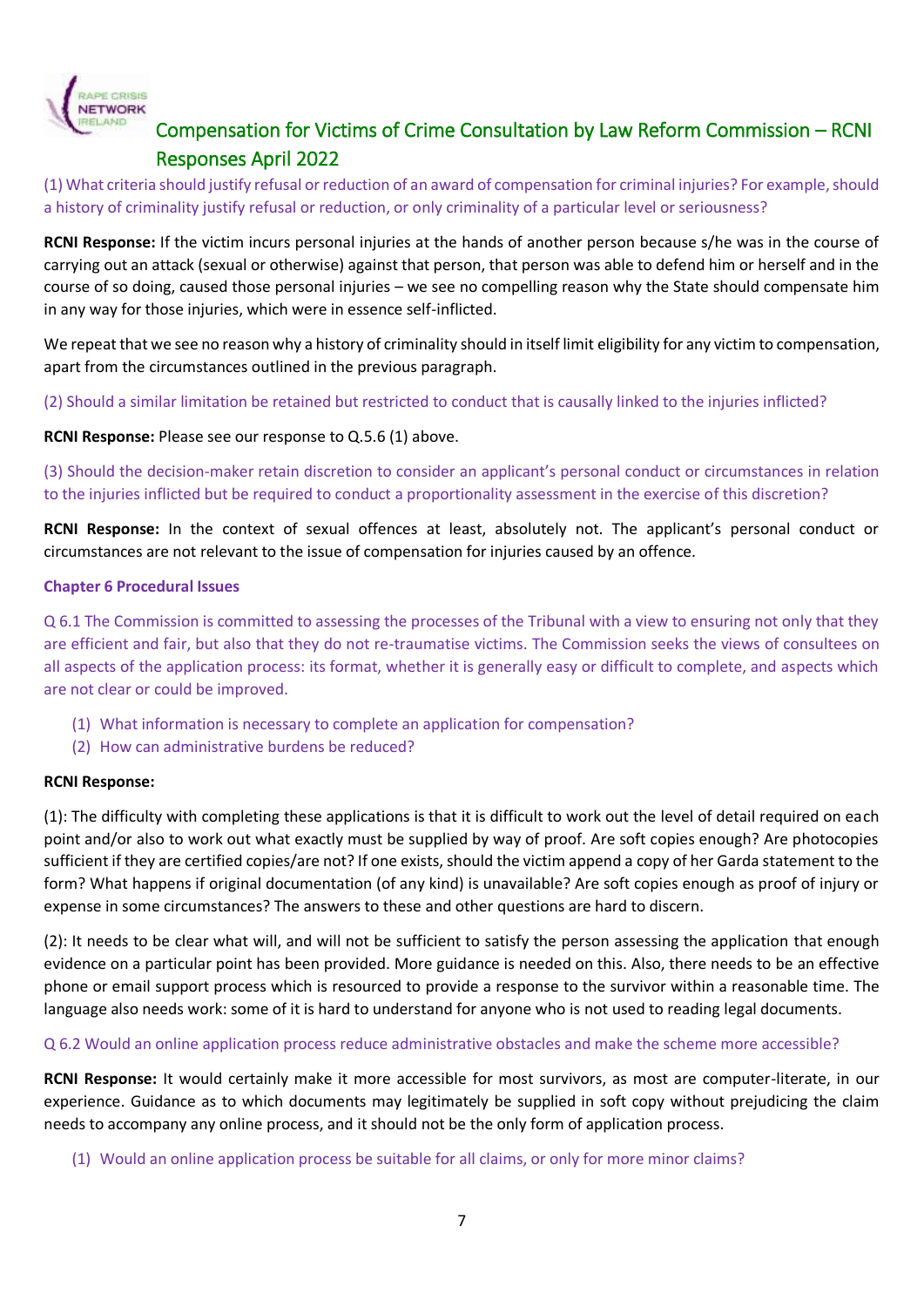

**RCNI Response:** We see no reason in principle for differentiating between applications in respect of more serious and more minor claims in this regard. However, the more serious the claim, the more likely it is that an online application will have to be supported by numerous hard copy original or certified-copy documents in due course, but these documents should not have to be supplied at the outset to accompany the application itself.

### (2) What are the disadvantages of an online system?

**RCNI Response:** The main disadvantage is that not every survivor is computer-literate, for any one or more of a number of reasons. These survivors would find it very difficult to make a claim without assistance. In our view, it is the compensation scheme itself which should provide that assistance by offering various other ways in which an application could be made.

Q 6.3 The current Scheme requires applications for compensation to be made within three months of the date the criminal injury is sustained. No applications may be accepted by the Tribunal where the event giving rise to the injury took place more than two years prior to the date of the application.

### (1) Are time limits required?

#### **RCNI Response:**

In the context of sexual offending at least, and in the context also of offences against the person, our response is that time limits are neither required nor desirable. Many survivors of sexual offences find it extremely difficult to come to terms with what has happened to them. It may take them a long time (often years) to disclose the violence to anyone, let alone consider making a claim for compensation. Also, many survivors do not realise that they could consider making a claim until it is far too late to make one.

#### (2) If so, are the existing time limits appropriate?

#### **RCNI Response:** N/A

(3) Are there circumstances in which extensions of time should be permitted? If so, what circumstances?

**RCNI Response:** If there must be time limits, survivors of sexual offences should be exempted from them.

Q 6.4 The Commission would like to hear from consultees on the kinds of supports that would assist applicants in the application process:

### (1) Are additional supports required for particular categories of victim? If so, what supports are required?

**RCNI Response:** For survivors of sexual offences, specialist supports are most appropriate. These may be accessed through the dedicated specialist services, for example rape crisis centres, Cari (Children at Risk in Ireland), ASSC (Accompaniment Support Services for Children), One in Four among others. Most provide both specialised counselling services, general support including practical support and referral, helpline services and a range of legal support and Court and Garda accompaniment services. Any victim compensation scheme should have a statutory duty to provide survivors with information about these services and/or to refer them to those services, in the latter case only with the consent of the survivor.

### (2) What additional supports are required for applicants with language barriers, physical or intellectual difficulties?

**RCNI Response:** In our view, early access to competent interpreters to assist with the application and with any tribunal appearance is an important and necessary support. With regard to any survivor who for whatever reason might find it difficult to communicate what has happened to them and to explain the effect of the offence(s) on their lives, the support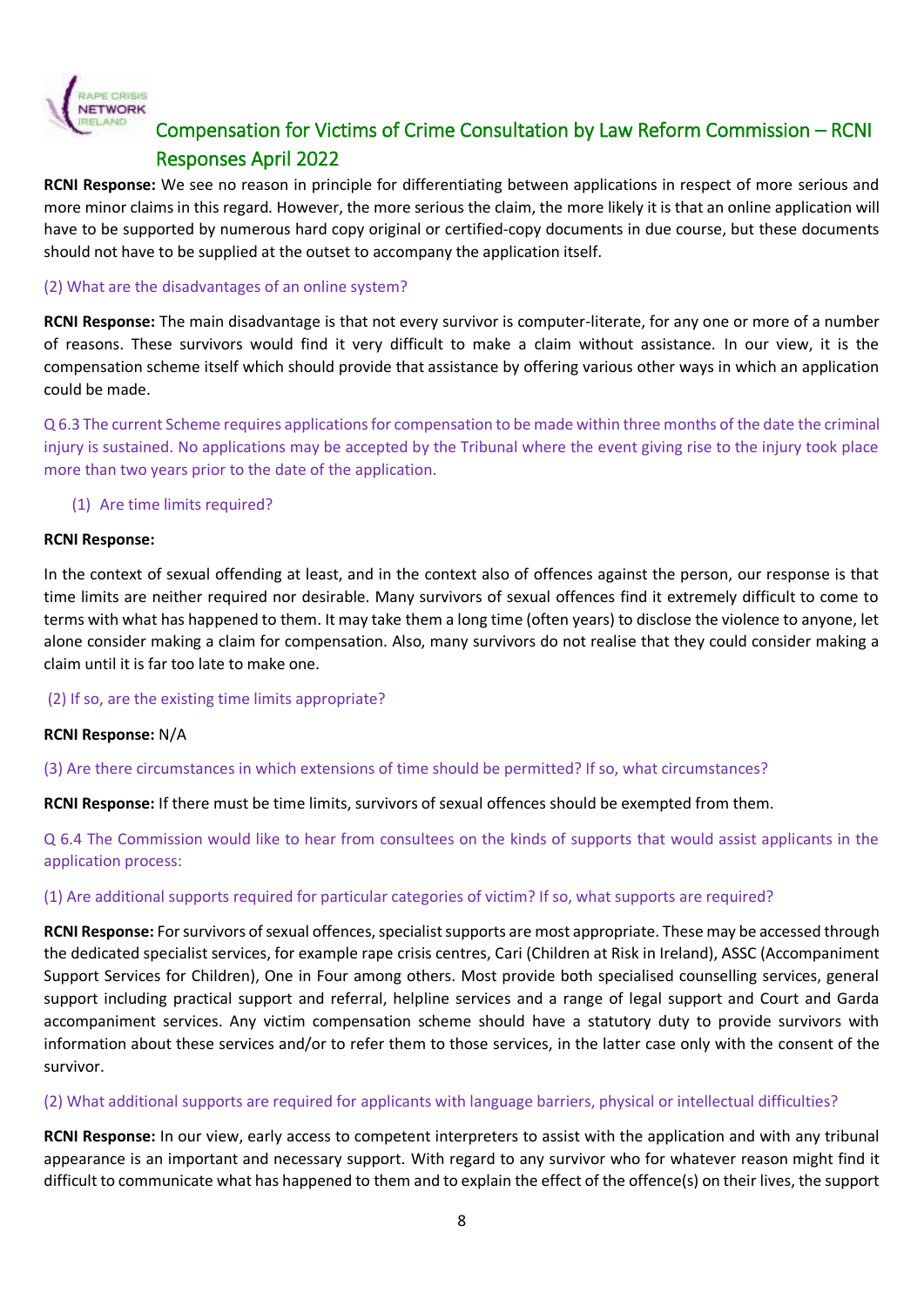

of a suitable intermediary is invaluable. In addition to this form of support (and sometimes, instead of it): advocacy and support services, including accompaniment services, should if at all possible be provided by a person who is expert in communicating with and on behalf of the particular survivor who has some form of disability which affects their ability to communicate and who wishes to make and pursue a compensation claim.

3) What additional supports are required for families and loved ones bereaved by homicide in the application process?

**RCNI Response:** We will not try to answer this question as it falls outside our area of expertise.

### (4) What additional supports are required for victims making cross-border applications from other jurisdictions?

**RCNI Response:** Survivors making applications from other jurisdictions need to be put in touch with appropriately specialised victim support services here who have the capacity to take them on. Offering these survivors the possibility of making a statement about their injuries and losses by secure remote video-call technology would be very helpful to some survivors, as would the option to give their evidence to any Tribunal by video-link from their country of residence.

### Q 6.5 What measures are required to protect victims from secondary victimisation in the compensation process generally?

**RCNI Response:** These are the most important of these measures, in our view:

- All those interacting with survivors of sexual violence should have training in the nature and impacts of sexual violence, which includes an element of anti-unconscious bias training, and ideally which is provided by experts in the area;
- Early information about, or referral to with consent, an appropriate specialised service should be provided in every case;
- Early information about, or referral to with consent, legal advice, should be provided, as should the advice itself, without charge – before the application is even written;
- Easy to understand information about the entire process should be readily available in multiple languages, on a website – and should be accessible to those with literacy difficulties;
- It should be possible to request a private interview with an administrative assessor, if putting together a written application is too daunting – either face to face in person, or using remote technology;
- The offer of an intermediary to assist with the same purpose would also be helpful;
- Survivors should be allowed to use support workers as advocates in writing or in face to face or remote meetings;
- Survivors should be allowed to have support workers present during hearings/interviews;
- It should be possible to give evidence at Tribunal using video-link technology.

Q 6.6 The Commission seeks the views of consultees as to the effects of delay on applicants under the Scheme and possible options to reduce or eliminate delays in the compensation and appeals process.

#### **RCNI Response:**

- Delays (not just in the compensation scheme world but in any legal process) are very difficult for applicants who are survivors of sexual violence as they force them to go on keeping what happened in the forefront of their minds for months or years, preventing them for completing their recovery.
- The lack of timely compensation for necessary expenses incurred can have devastating financial effects in itself.
- There should be time limits for the completion of assessments (and where referred to Tribunal, for determinations) of compensation claims, and
- There should be clear guidance available from the very beginning as to what is and is not acceptable as proof of what is claimed. In our experience, much delay emanates from uncertainty on this point.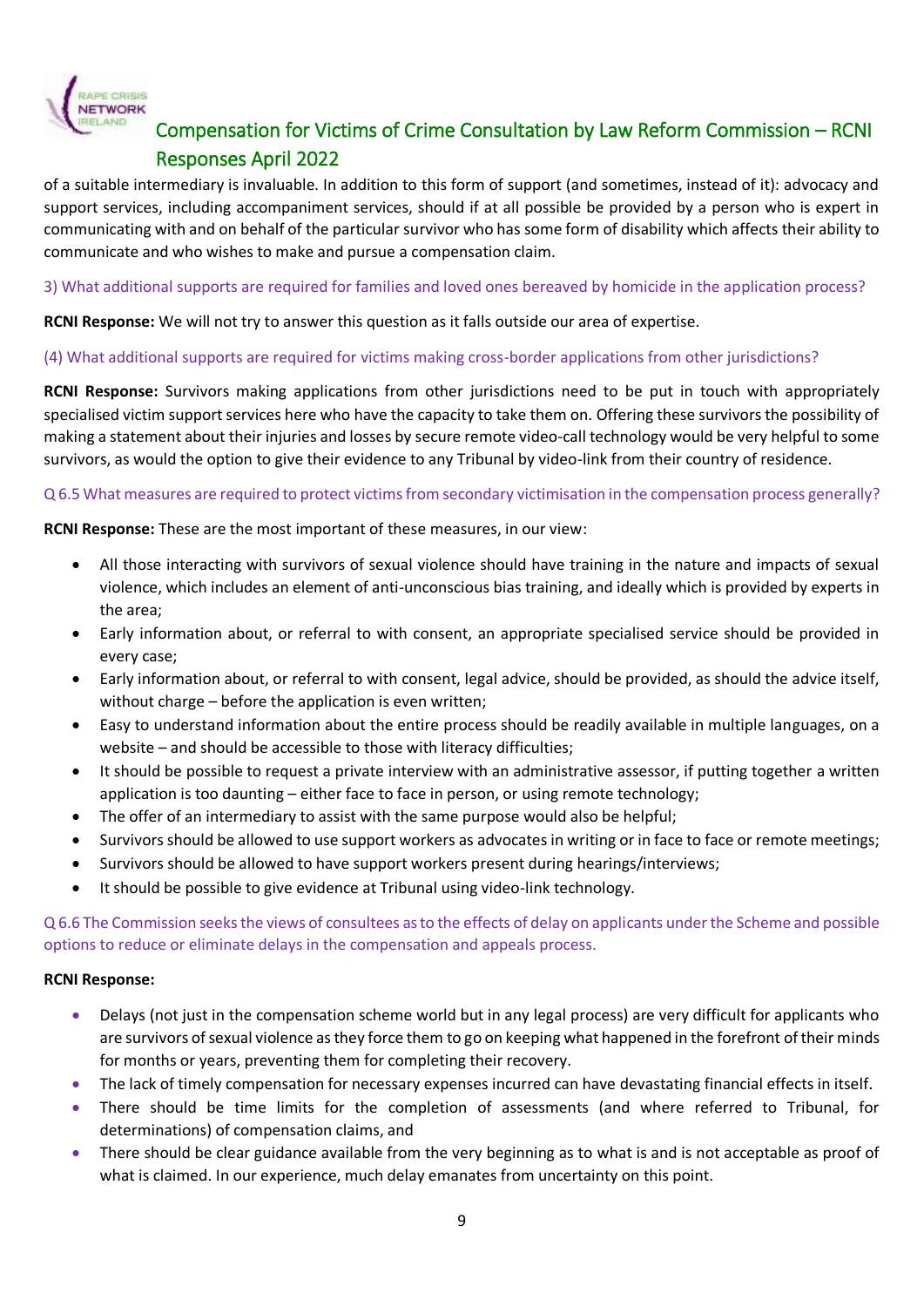

- We also think that legal advice at the earliest stages would likely have the effect of reducing overall delays.
- Lastly, to state the obvious, the victim compensation scheme itself must be resourced properly to assess and determine claims within a reasonable time, if delays are not to remain endemic.

Q 6.7 The Commission seeks the views of consultees as to whether applicants require legal advice and/or representation in the compensation process. If it is considered that legal assistance is necessary and desirable, should provision be made for legal aid?

**RCNI Response:** Our response contains an inherent contradiction: On the one hand, on principle the process should be so simple and transparent and easy to understand that no legal advice or representation is needed at any stage, and this is undoubtedly something towards which any victim compensation scheme should strive. On the other hand, having the right legal advice and assistance from the beginning in order to complete the application and gather the right documents (in the right form) to support that application – is likely to save much time and trouble for the survivor and possibly, public money as well. We suggest tentatively that

- Legal advice which is funded publicly would be a good investment and would be likely to reduce the numbers of cases reaching Tribunal, or Court ultimately; and
- At the very least, if a case does have to get as far as Court to be resolved legal representation paid for by the public purse should be available to those who cannot afford to instruct a private solicitor.

Q 6.8 Should the Tribunal have discretion to award legal costs to applicants where it considers such an award to be appropriate? What limits, if any, should be imposed on such discretion?

**RCNI Response**: It should have such discretion at least in circumstances where the applicant could not have made the application without legal support and also in circumstances where any technical legal argument is being relied on by either side to make their case. We are not sure that it is appropriate to fix any limits on the Tribunal's discretion in this regard.

Q 6.9 The Commission seeks the views of consultees regarding the benefits of creating an external appeal mechanism, to a court or to a body such as the Ombudsman, on a compensation decision.

**RCNI Response:** This seems to us very desirable, as long as it is to a court or other body with the power to affirm or overturn decisions and to make fresh decisions.

#### **Chapter 7 Interaction with Compensation in the Criminal Process**

Q 7.1 The Commission is keen to learn of consultees' insights into how frequently orders under section 6 of the Criminal Justice Act 1993 are made at sentencing.

**RCNI Response:** In our experience, they are made very rarely on sentencing for sexual offences.

Q 7.2 Do section 6 orders meet the objectives of the Victims' Directive that:

(1) victims are entitled to obtain a decision on compensation by the offender, within a reasonable time, except where national law provides for such a decision to be made in other legal proceedings, and

(2) Member States shall promote measures to encourage offenders to provide adequate compensation to victims.

**RCNI Response:** In our view, the answer to this question is broadly speaking – no. There is not much likelihood of the offender providing compensation under Section 6 Criminal Justice Act 1993 within a reasonable time as matters stand at the moment, given how long it is taking to investigate, prosecute and bring to Court any sexual offender. (Existing listing delays were much exacerbated by Covid-related factors). The difficulty about promoting measures like Section 6 to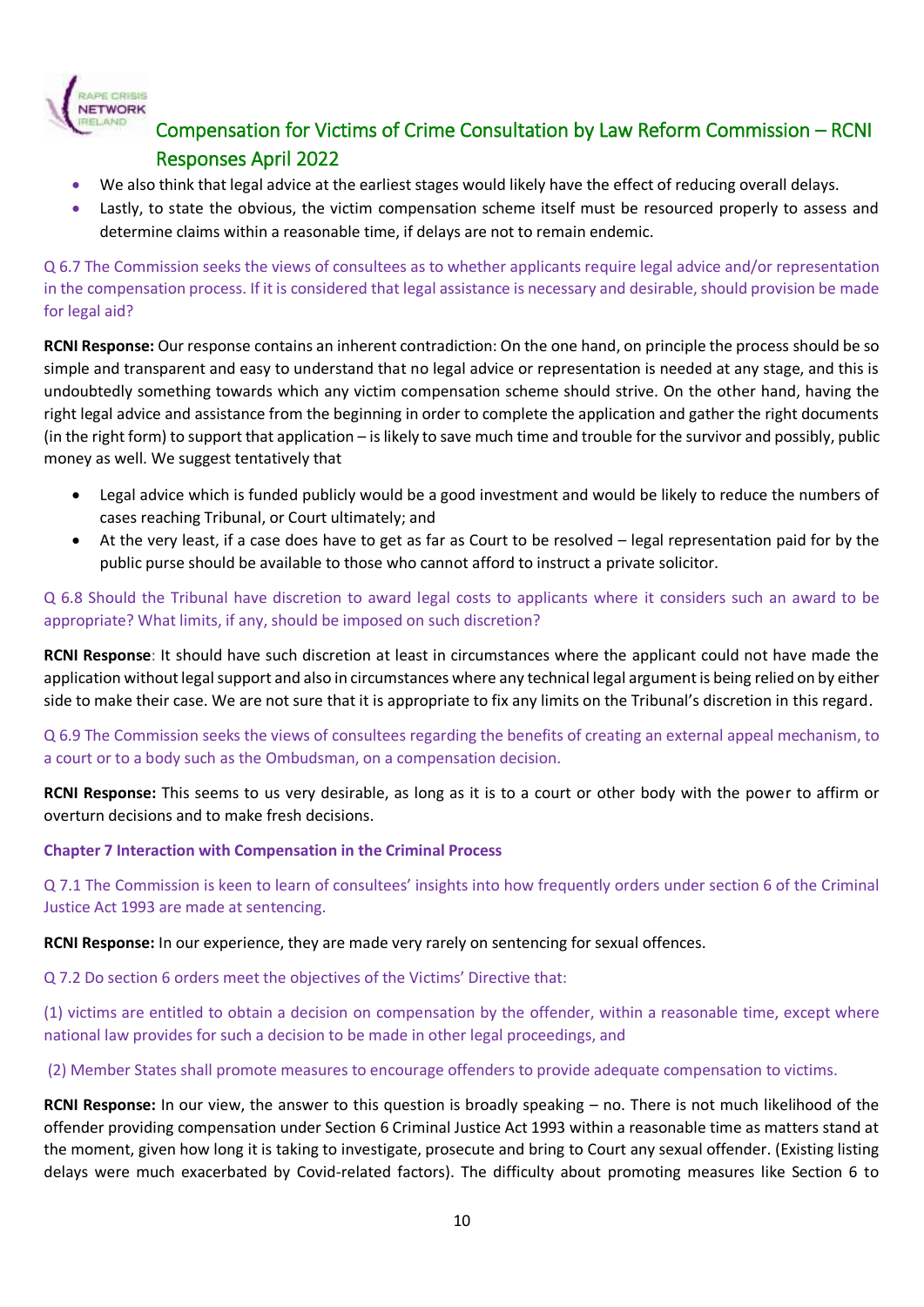

encourage offenders to provide adequate compensation to victims (with sexual offences anyhow) is that if the offence is any way serious, the offender is likely to be jailed for an appreciable time. There, he will have next to no income, and his earning prospects will get worse the longer he remains inside. That means that he will have a good case to apply to the Court for a rebate on what he owes the victim. This is not ideal. Therefore, the State should step in to replace the offender at least as far as sexual offences and other serious offending against the person is concerned.

Q 7.3 How could such orders be improved, or measures to encourage offenders to provide adequate compensation be strengthened?

**RCNI Response:** The difficulty with this is that not many sexual offenders unfortunately have means adequate to paying the high level of compensation that would be appropriate and fair in the circumstances.

Q 7.4 The Commission is keen to determine if the process of court-ordered compensation could be restructured so that it offers protection for accused persons from prejudice, while maintaining the integrity of the sentencing process and providing reparation for victims. The Commission is inclined to the view that the current process of waiting for the conclusion of criminal or civil proceedings to decide on an application for compensation under the Scheme is potentially inefficient. It may also cause financial hardship for victims.

(1) Do you have any views or suggestions on how to better integrate these parallel processes in a clear and efficient manner for victims?

**RCNI Response:** We can certainly endorse the view that these delays may cause financial hardship for some survivors. More generally, it seems unfair and frankly oppressive for the survivor to have to wait till the determination of any criminal or civil proceedings already in train to be concluded till their compensation scheme application can be decided, given the very lengthy current delays with all court hearings, in large part due to Covid-related factors.

(2) Could the compensation order at the conclusion of the criminal trial operate notionally in favour of the victim, with provision for the order in fact to operate in favour of the state criminal injuries compensation fund, so that the cost of compensation is not unnecessarily borne by the taxpayer?

**RCNI Response:** The same hurdles will still be in place, whoever becomes the recipient of the compensation ordered: many sex offenders will likely not be able to pay it at the time of sentence, and their ability to pay it in the future will be reduced significantly by the (almost inevitable) prison sentence. We suspect that reliance on offenders to pay the compensation will result in more of the burden being paid by the State, not less, and that diverting fines revenues and confiscated proceeds of crime revenues would be a more cost-effective approach.

Q 7.5 The Commission seeks the views of consultees on the possibility of reducing procedural hurdles for victims of crime with ongoing legal proceedings by introducing information sharing from the criminal or civil courts to the Tribunal, such as sharing the book of evidence from a criminal trial, as supporting documents for a victim's compensation application.

**RCNI Response:** Our understanding is that the key document to which the survivor needs a right of access for a compensation claim is the Garda report, as it appears that this is what is most relied upon by the present system in order to make an assessment and/or determination on a claim. If the key document is or becomes something else, there should be a statutory right for a survivor to access it, with any necessary redactions of course. The key principle here is that the survivor should know the entire basis on which a decision will be made on their claim, and that means having a right to access any key documents relied on by the scheme's assessment staff and/or the Tribunal, having the right to submit evidence and make submissions based on that Garda report once it has been accessed, and having the right to have this evidence and/or submissions considered in any decision-making process.